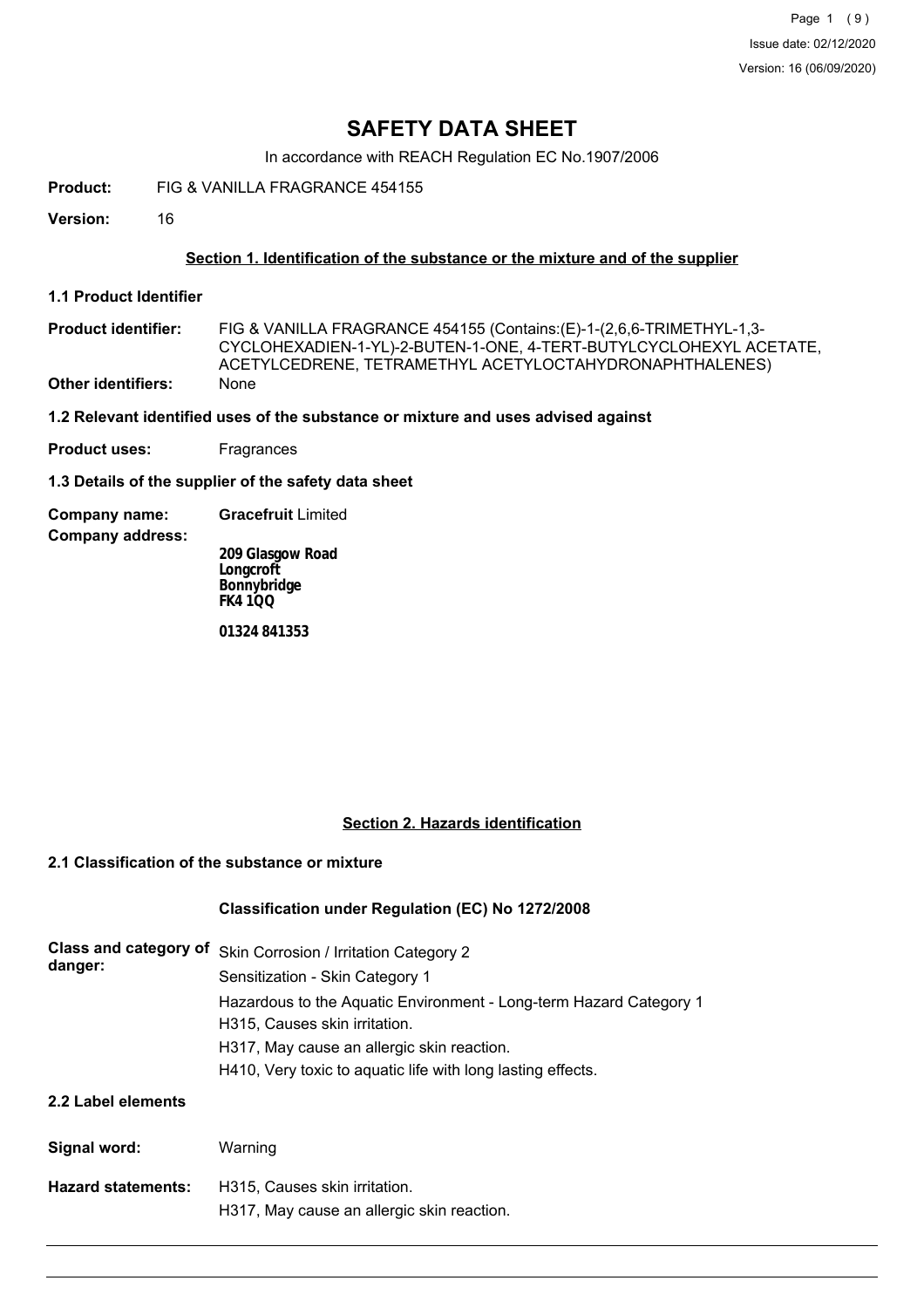In accordance with REACH Regulation EC No.1907/2006

| <b>Product:</b>                     | FIG & VANILLA FRAGRANCE 454155                                                                                                                                                                                                                                                                                                                                                                                                                                                                                                                                                                                                                           |
|-------------------------------------|----------------------------------------------------------------------------------------------------------------------------------------------------------------------------------------------------------------------------------------------------------------------------------------------------------------------------------------------------------------------------------------------------------------------------------------------------------------------------------------------------------------------------------------------------------------------------------------------------------------------------------------------------------|
| <b>Version:</b>                     | 16                                                                                                                                                                                                                                                                                                                                                                                                                                                                                                                                                                                                                                                       |
|                                     | H410, Very toxic to aquatic life with long lasting effects.                                                                                                                                                                                                                                                                                                                                                                                                                                                                                                                                                                                              |
| Supplemental<br>Information:        | EUH208, Contains 2,4-DIMETHYL-3-CYCLOHEXENE CARBOXALDEHYDE, BETA-<br>CARYOPHYLLENE, CYCLOHEXYLETHYL CROTONATE, ETHYL<br>METHYLPHENYLGLYCIDATE, HELIOTROPINE. May produce an allergic reaction.                                                                                                                                                                                                                                                                                                                                                                                                                                                           |
| <b>Precautionary</b><br>statements: | P261, Avoid breathing vapour or dust.<br>P264, Wash hands and other contacted skin thoroughly after handling.<br>P272, Contaminated work clothing should not be allowed out of the workplace.<br>P273, Avoid release to the environment.<br>P280, Wear protective gloves/eye protection/face protection.<br>P302/352, IF ON SKIN: Wash with plenty of soap and water.<br>P333/313, If skin irritation or rash occurs: Get medical advice/attention.<br>P362, Take off contaminated clothing and wash before reuse.<br>P391, Collect spillage.<br>P501, Dispose of contents/container to approved disposal site, in accordance with local<br>regulations. |
| Pictograms:                         |                                                                                                                                                                                                                                                                                                                                                                                                                                                                                                                                                                                                                                                          |

**Other hazards:** Hydrocarbon Concentration %: 3.411%

# **Section 3. Composition / information on ingredients**

## **3.2 Mixtures**

## **Contains:**

| <b>Name</b>                                                                | <b>CAS</b>                 | <b>EC</b>                                           | <b>REACH Registration</b><br>No. | $\frac{0}{0}$ | <b>Classification for</b><br>(CLP) 1272/2008 |
|----------------------------------------------------------------------------|----------------------------|-----------------------------------------------------|----------------------------------|---------------|----------------------------------------------|
| 4-TERT-<br><b>IBUTYLCYCLOHEXYL</b><br><b>ACETATE</b>                       | 32210-23-4                 | 250-954-9                                           | 01-2119976286-24-xxxx            | 20-<50%       | ISS 1B:H317.-                                |
| <b>ITETRAMETHYL</b><br>ACETYLOCTAHYDRON 68155-66-8.<br><b>IAPHTHALENES</b> | 54464-57-2,<br> 68155-67-9 | 259-174-3.<br>268-978-3.<br>268-979-9.<br>915-730-3 | 01-2119489989-04-xxxx            | 10-<20%       | SCI 2-SS 1B-EH C1:<br>H315-H317-H410.-       |
| <b>GAMMA</b><br><b>IUNDECALACTONE</b>                                      | 104-67-6                   | 203-225-4                                           |                                  | $1 - 5%$      | EH C3:H412.-                                 |
| <b>IHEXAMETHYLINDANO</b><br><b>IPYRAN</b>                                  | 1222-05-5                  | 214-946-9                                           | 01-2119488227-29-xxxx            | $1 - 5%$      | EH A1-EH C1:H410.-                           |
| <b>IIONONE</b>                                                             | 79-77-6                    | 201-224-3                                           |                                  | $1 - 5%$      | EH C2:H411.-                                 |
| <b>IACETYLCEDRENE</b>                                                      | 32388-55-9                 | 251-020-3                                           |                                  | $1 - 5%$      | SS 1B-EH A1-EH C1;<br>H317-H410.-            |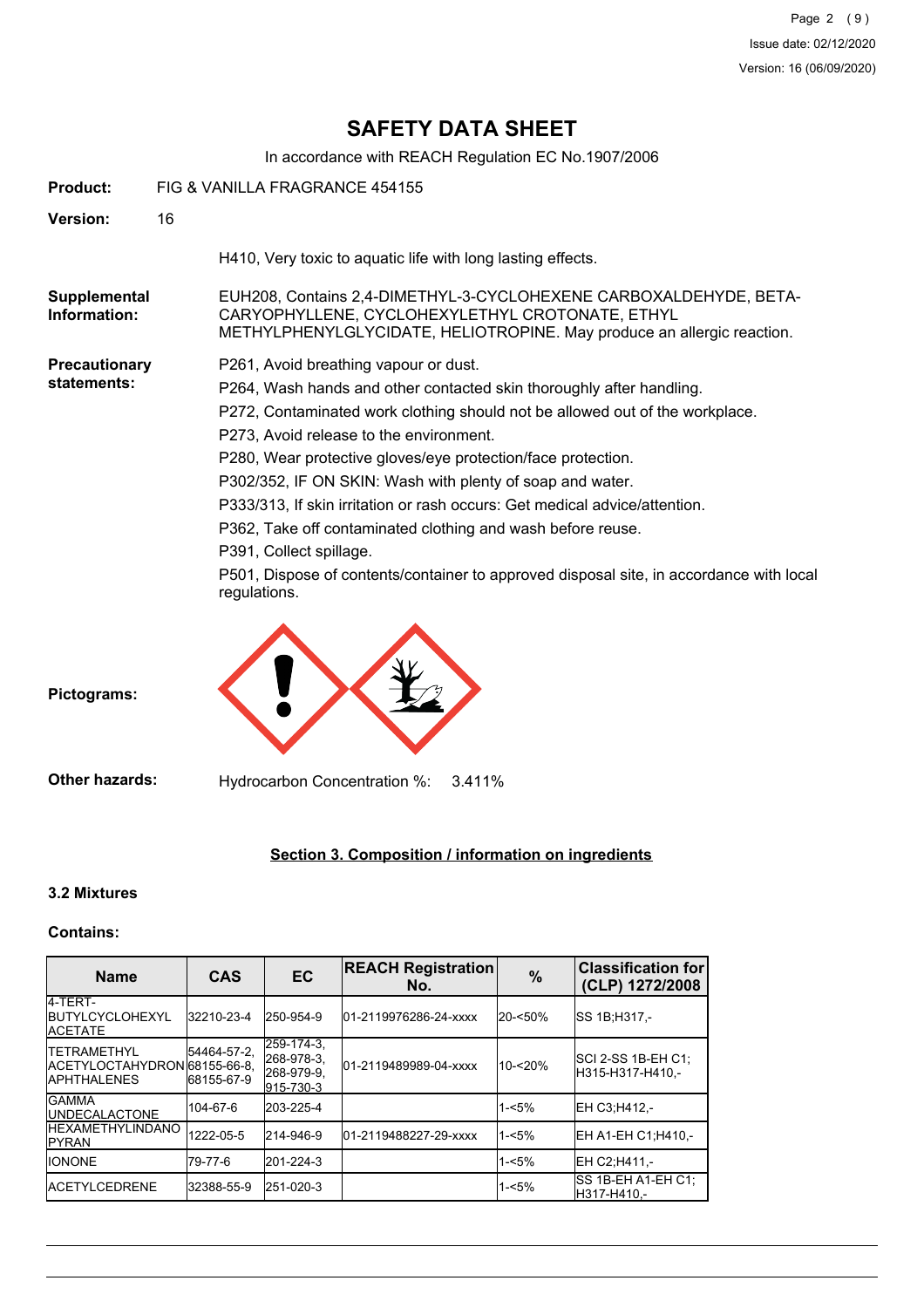Page 3 (9) Issue date: 02/12/2020 Version: 16 (06/09/2020)

# **SAFETY DATA SHEET**

In accordance with REACH Regulation EC No.1907/2006

# **Product:** FIG & VANILLA FRAGRANCE 454155

#### **Version:** 16

| <b>ETHYL</b><br><b>TRIMETHYLCYCLOPE</b><br><b>INTENE BUTENOL</b>             | 28219-61-6,<br>106185-75-5 | 248-908-8 | 01-2119529224-45-xxxx | $1 - 5%$    | EDI 2-EH C2:H319-<br>H411.-             |
|------------------------------------------------------------------------------|----------------------------|-----------|-----------------------|-------------|-----------------------------------------|
| <b>ETHYL</b><br>METHYLPHENYLGLYC 77-83-8<br><b>IDATE</b>                     |                            | 201-061-8 |                       | $1 - 5%$    | <b>SS 1B-EH C2:H317-</b><br>H411.-      |
| $2-T-$<br><b>IBUTYLCYCLOHEXYLO</b><br><b>IXYBUTANOL</b>                      | 139504-68-0 412-300-2      |           | 01-0000015959-52-xxxx | $1 - 5%$    | EDI 2-EH C2:H319-<br>H411.-             |
| <b>ICYCLOHEXYLETHYL</b><br><b>CROTONATE</b>                                  | 68039-69-0                 | 268-276-7 | 01-2120275785-41      | $1 - 5%$    | SS 1B-EH C2:H317-<br>H411.-             |
| <b>IALPHA-CEDRENE</b>                                                        | 469-61-4                   | 207-418-4 |                       | $0.1 - 1%$  | AH 1-EH A1-EH C1:<br>H304-H410,-        |
| <b>HELIOTROPINE</b>                                                          | 120-57-0                   | 204-409-7 |                       | $0.1 - 1\%$ | SS 1B; H317,-                           |
| $(E)-1-(2,6,6-$<br>TRIMETHYL-1,3-<br>ICYCLOHEXADIEN-1-<br>IYL)-2-BUTEN-1-ONE | 23726-93-4                 | 245-844-2 | 01-2120105798-49-xxxx | $0.1 - 1\%$ | SCI 2-SS 1A-EH C2;<br>H315-H317-H411.-  |
| <b>IBETA CEDRENE</b>                                                         | 546-28-1                   | 208-898-8 |                       | $0.1 - 1%$  | AH 1-EH A1-EH C1:<br>H304-H410,-        |
| 2.4-DIMETHYL-3-<br><b>ICYCLOHEXENE</b><br><b>CARBOXALDEHYDE</b>              | 68039-49-6                 | 268-264-1 |                       | $0.1 - 1\%$ | SCI 2-SS 1B-EH C2;<br>H315-H317-H411,-  |
| <b>IBETA-</b><br><b>CARYOPHYLLENE</b>                                        | 87-44-5                    | 201-746-1 |                       | $0.1 - 1%$  | ISS 1B-AH 1-EH C4:<br>lH304-H317-H413.- |

#### **Substances with Community workplace exposure limits:**

| <b>Name</b>               | <b>CAS</b> | -0<br>cc  | $\mathbf{0}$<br>70 |
|---------------------------|------------|-----------|--------------------|
| <b>IDIETHYL PHTHALATE</b> | 84-66-2    | 201-550-6 | 20-<50%            |

**Substances that are persistent, bioaccumulative and toxic or very persistent and very bioaccumulative, greater than 0.1%:**

Not Applicable

### **Section 4. First-aid measures**

### **4.1 Description of first aid measures**

IF ON SKIN: Wash with plenty of soap and water.

## **4.2 Most important symptoms and effects, both acute and delayed**

Causes skin irritation.

May cause an allergic skin reaction.

### **4.3 Indication of any immediate medical attention and special treatment needed**

None expected, see Section 4.1 for further information.

# **SECTION 5: Firefighting measures**

### **5.1 Extinguishing media**

Suitable media: Carbon dioxide, Dry chemical, Foam.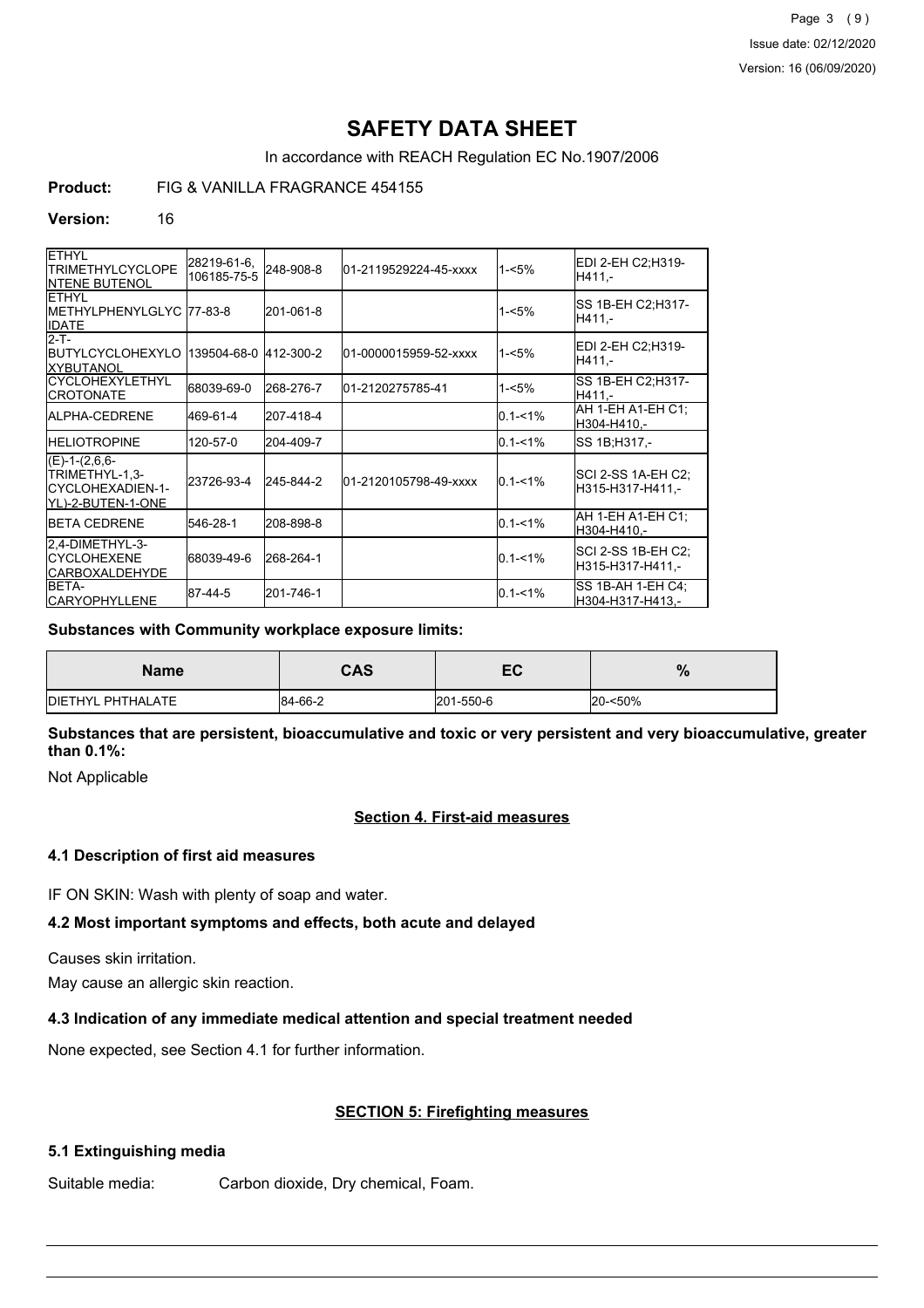Page 4 (9) Issue date: 02/12/2020 Version: 16 (06/09/2020)

# **SAFETY DATA SHEET**

In accordance with REACH Regulation EC No.1907/2006

**Product:** FIG & VANILLA FRAGRANCE 454155

**Version:** 16

## **5.2 Special hazards arising from the substance or mixture**

In case of fire, may be liberated: Carbon monoxide, Unidentified organic compounds.

### **5.3 Advice for fire fighters:**

In case of insufficient ventilation, wear suitable respiratory equipment.

#### **Section 6. Accidental release measures**

#### **6.1 Personal precautions, protective equipment and emergency procedures:**

Avoid inhalation. Avoid contact with skin and eyes. See protective measures under Section 7 and 8.

#### **6.2 Environmental precautions:**

Keep away from drains, surface and ground water, and soil.

#### **6.3 Methods and material for containment and cleaning up:**

Remove ignition sources. Provide adequate ventilation. Avoid excessive inhalation of vapours. Contain spillage immediately by use of sand or inert powder. Dispose of according to local regulations.

#### **6.4 Reference to other sections:**

Also refer to sections 8 and 13.

### **Section 7. Handling and storage**

### **7.1 Precautions for safe handling:**

Keep away from heat, sparks, open flames and hot surfaces. - No smoking. Use personal protective equipment as required. Use in accordance with good manufacturing and industrial hygiene practices. Use in areas with adequate ventilation Do not eat, drink or smoke when using this product.

### **7.2 Conditions for safe storage, including any incompatibilities:**

Store in a well-ventilated place. Keep container tightly closed. Keep cool. Ground/bond container and receiving equipment. Use explosion-proof electrical, ventilating and lighting equipment. Use only non-sparking tools. Take precautionary measures against static discharge.

### **7.3 Specific end use(s):**

Fragrances: Use in accordance with good manufacturing and industrial hygiene practices.

### **Section 8. Exposure controls/personal protection**

#### **8.1 Control parameters**

Workplace exposure limits: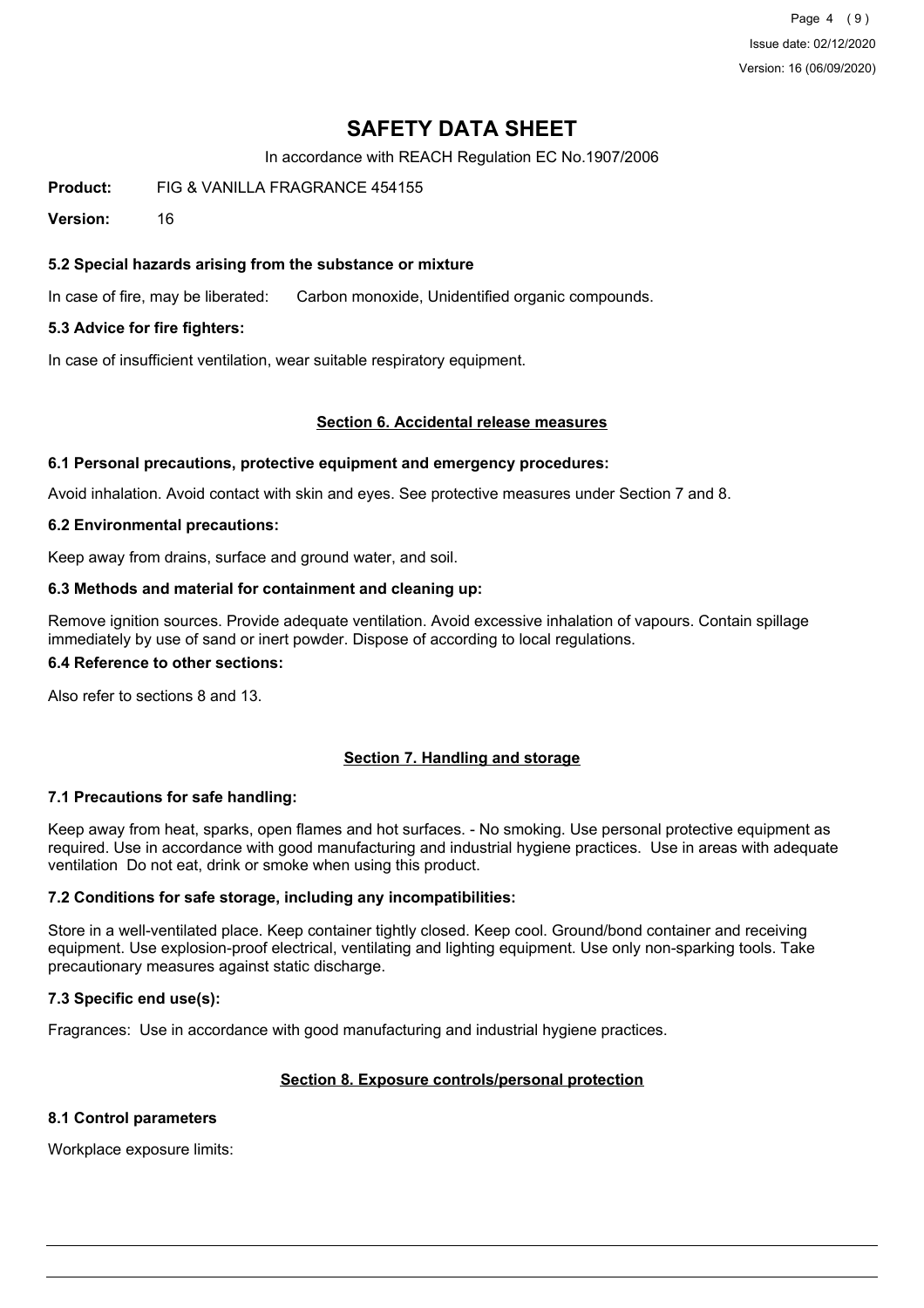In accordance with REACH Regulation EC No.1907/2006

**Product:** FIG & VANILLA FRAGRANCE 454155

## **Version:** 16

| Ingredient                | CAS     | EC.               | <b>Description</b>                                   | Value |
|---------------------------|---------|-------------------|------------------------------------------------------|-------|
| <b>IDIETHYL PHTHALATE</b> | 84-66-2 | $ 201 - 550 - 6 $ | Long-term exposure limit (8-hour<br>TWA) (mg/m3)     | 15    |
|                           |         |                   | Short-term exposure limit (15-<br>$ minute)$ (mg/m3) | 10    |

### **8.2 Exposure Controls**

# **Eye / Skin Protection**

Wear protective gloves/eye protection/face protection

## **Respiratory Protection**

Ensure adequate and ongoing ventilation is maintained in order to prevent build up of excessive vapour and to ensure occupational exposure limits are adhered to. If appropriate, and depending on your patterns and volumes of use, the following engineering controls may be required as additional protective measures: a) Isolate mixing rooms and other areas where this material is used or openly handled. Maintain these areas under negative air pressure relative to the rest of the plant. b) Employ the use of Personal protective equipment - an approved, properly fitted respirator with organic vapour cartridges or canisters and particulate filters. c) Use local exhaust ventilation around open tanks and other open sources of potential exposures in order to avoid excessive inhalation, including places where this material is openly weighed or measured. In addition, use general dilution ventilation of the work area to eliminate or reduce possible worker exposures. d) Use closed systems for transferring and processing this material.

Also refer to Sections 2 and 7.

### **Section 9. Physical and chemical properties**

### **9.1 Information on basic physical and chemical properties**

| Appearance:                                   | Clear pale yellow liquid                     |
|-----------------------------------------------|----------------------------------------------|
| Odour:                                        | Not determined                               |
| <b>Odour threshold:</b>                       | Not determined                               |
| pH:                                           | Not determined                               |
| Melting point / freezing point:               | Not determined                               |
| Initial boiling point / range:                | Not determined                               |
| <b>Flash point:</b>                           | $>$ 100 °C                                   |
| <b>Evaporation rate:</b>                      | Not determined                               |
| Flammability (solid, gas):                    | Not determined                               |
| Upper/lower flammability or explosive limits: | Product does not present an explosion hazard |
| Vapour pressure:                              | 0.07753346 mmHg                              |
| Vapour density:                               | Not determined                               |
| <b>Relative density:</b>                      | 1.0000 - 1.0040                              |
| Solubility(ies):                              | Not determined                               |
| Partition coefficient: n-octanol/water:       | Not determined                               |
| Auto-ignition temperature:                    | Not determined                               |
| <b>Decomposition temperature:</b>             | Not determined                               |
|                                               |                                              |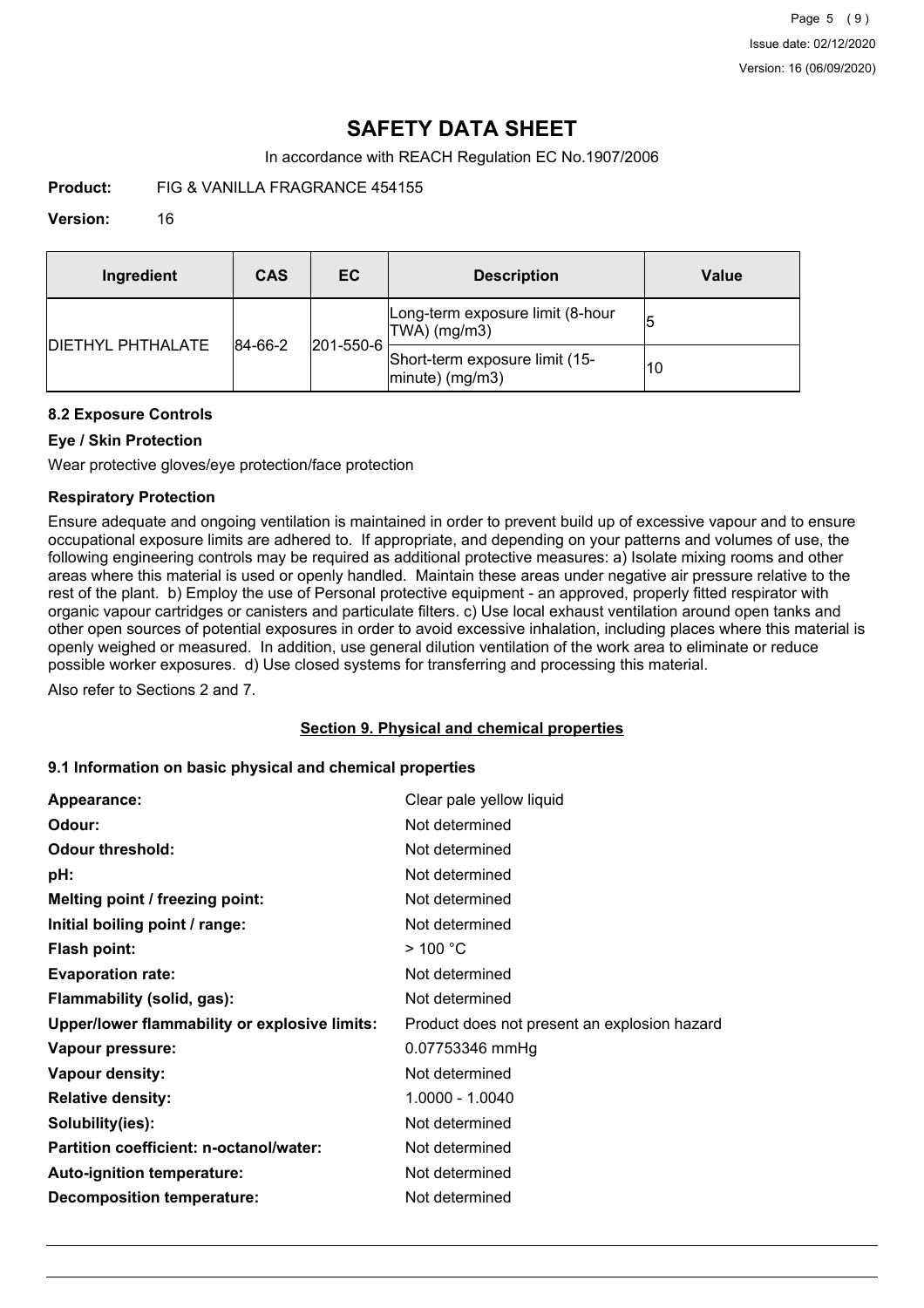Page 6 (9) Issue date: 02/12/2020 Version: 16 (06/09/2020)

# **SAFETY DATA SHEET**

In accordance with REACH Regulation EC No.1907/2006

**Product:** FIG & VANILLA FRAGRANCE 454155 **Version:** 16 **Viscosity:** Not determined **Explosive properties:** Not expected **Oxidising properties:** Not expected

**9.2 Other information:** None available

#### **Section 10. Stability and reactivity**

#### **10.1 Reactivity:**

Presents no significant reactivity hazard, by itself or in contact with water.

## **10.2 Chemical stability:**

Good stability under normal storage conditions.

# **10.3 Possibility of hazardous reactions:**

Not expected under normal conditions of use.

#### **10.4 Conditions to avoid:**

Avoid extreme heat.

#### **10.5 Incompatible materials:**

Avoid contact with strong acids, alkalis or oxidising agents.

## **10.6 Hazardous decomposition products:**

Not expected.

## **Section 11. Toxicological information**

#### **11.1 Information on toxicological effects**

This mixture has not been tested as a whole for health effects. The health effects have been calculated using the methods outlined in Regulation (EC) No 1272/2008 (CLP).

| <b>Acute Toxicity:</b>                    | Based on available data the classification criteria are not met. |
|-------------------------------------------|------------------------------------------------------------------|
| <b>Acute Toxicity Oral</b>                | >5000                                                            |
| <b>Acute Toxicity Dermal</b>              | Not Applicable                                                   |
| <b>Acute Toxicity Inhalation</b>          | Not Available                                                    |
| <b>Skin corrosion/irritation:</b>         | Skin Corrosion / Irritation Category 2                           |
| Serious eye damage/irritation:            | Based on available data the classification criteria are not met. |
| <b>Respiratory or skin sensitisation:</b> | Sensitization - Skin Category 1                                  |
| Germ cell mutagenicity:                   | Based on available data the classification criteria are not met. |
| <b>Carcinogenicity:</b>                   | Based on available data the classification criteria are not met. |
| <b>Reproductive toxicity:</b>             | Based on available data the classification criteria are not met. |
| <b>STOT-single exposure:</b>              | Based on available data the classification criteria are not met. |
| <b>STOT-repeated exposure:</b>            | Based on available data the classification criteria are not met. |
| <b>Aspiration hazard:</b>                 | Based on available data the classification criteria are not met. |

**Information about hazardous ingredients in the mixture**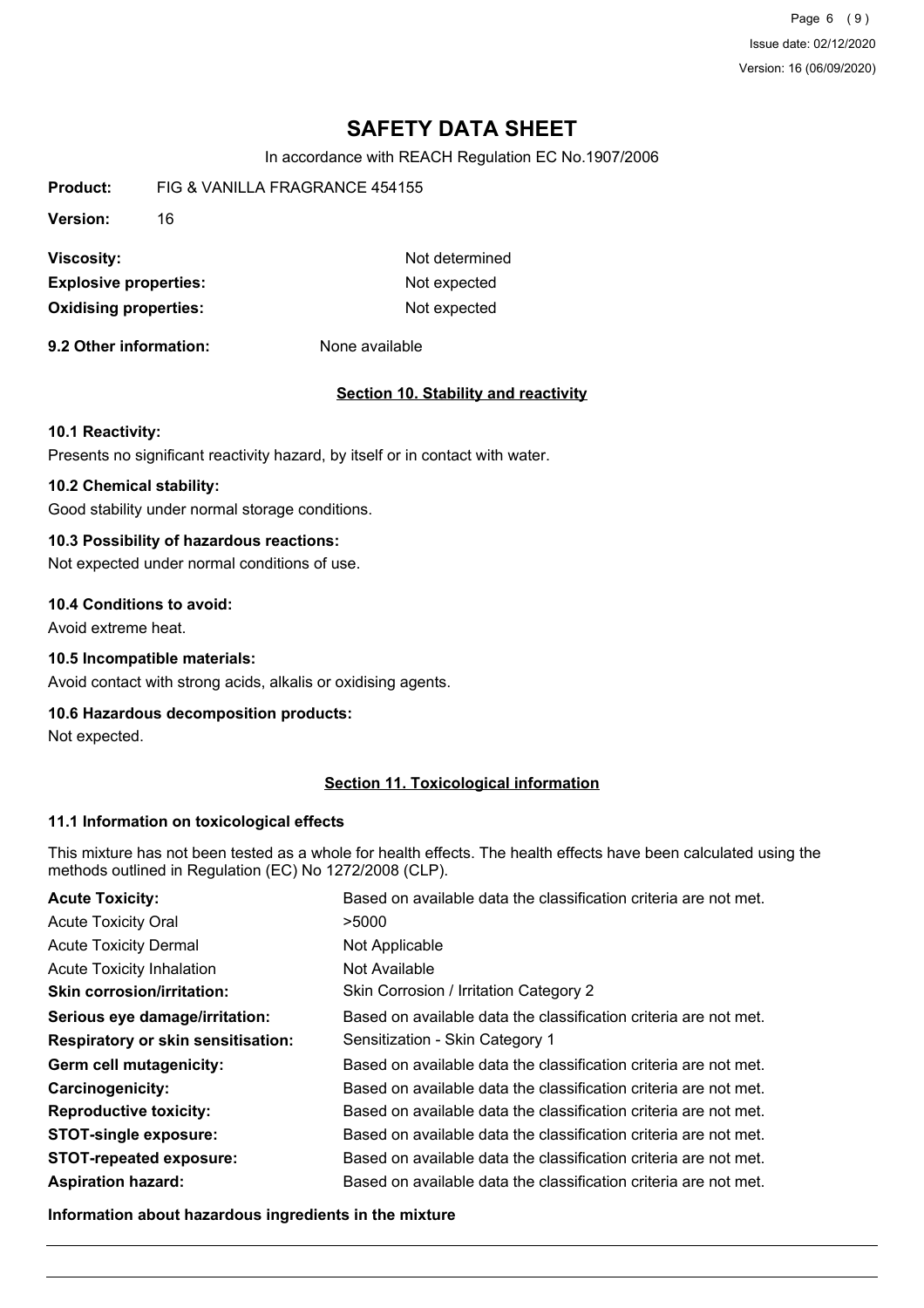Page 7 (9) Issue date: 02/12/2020 Version: 16 (06/09/2020)

# **SAFETY DATA SHEET**

In accordance with REACH Regulation EC No.1907/2006

**Product:** FIG & VANILLA FRAGRANCE 454155

**Version:** 16

Not Applicable

Refer to Sections 2 and 3 for additional information.

## **Section 12. Ecological information**

### **12.1 Toxicity:**

Very toxic to aquatic life with long lasting effects.

- **12.2 Persistence and degradability:** Not available
- **12.3 Bioaccumulative potential:** Not available
- **12.4 Mobility in soil:** Not available

### **12.5 Results of PBT and vPvB assessment:**

This substance does not meet the PBT/vPvB criteria of REACH, annex XIII.

**12.6 Other adverse effects:** Not available

### **Section 13. Disposal considerations**

#### **13.1 Waste treatment methods:**

Dispose of in accordance with local regulations. Avoid disposing into drainage systems and into the environment. Empty containers should be taken to an approved waste handling site for recycling or disposal.

## **Section 14. Transport information**

| 14.1 UN number:                    | UN3082                                                                                                              |
|------------------------------------|---------------------------------------------------------------------------------------------------------------------|
| 14.2 UN Proper Shipping Name:      | ENVIRONMENTALLY HAZARDOUS SUBSTANCE, LIQUID, N.O.S.<br>(TETRAMETHYL ACETYLOCTAHYDRONAPHTHALENES, ALPHA-<br>CEDRENE) |
| 14.3 Transport hazard class(es):   | 9                                                                                                                   |
| <b>Sub Risk:</b>                   |                                                                                                                     |
| 14.4. Packing Group:               | Ш                                                                                                                   |
| <b>14.5 Environmental hazards:</b> | This is an environmentally hazardous substance.                                                                     |
| 14.6 Special precautions for user: | None additional                                                                                                     |
|                                    |                                                                                                                     |

**14.7 Transport in bulk according to Annex II of MARPOL73/78 and the IBC Code:**

Not applicable

### **Section 15. Regulatory information**

# **15.1 Safety, health and environmental regulations/legislation specific for the substance or mixture** None additional

### **15.2 Chemical Safety Assessment**

A Chemical Safety Assessment has not been carried out for this product.

### **Section 16. Other information**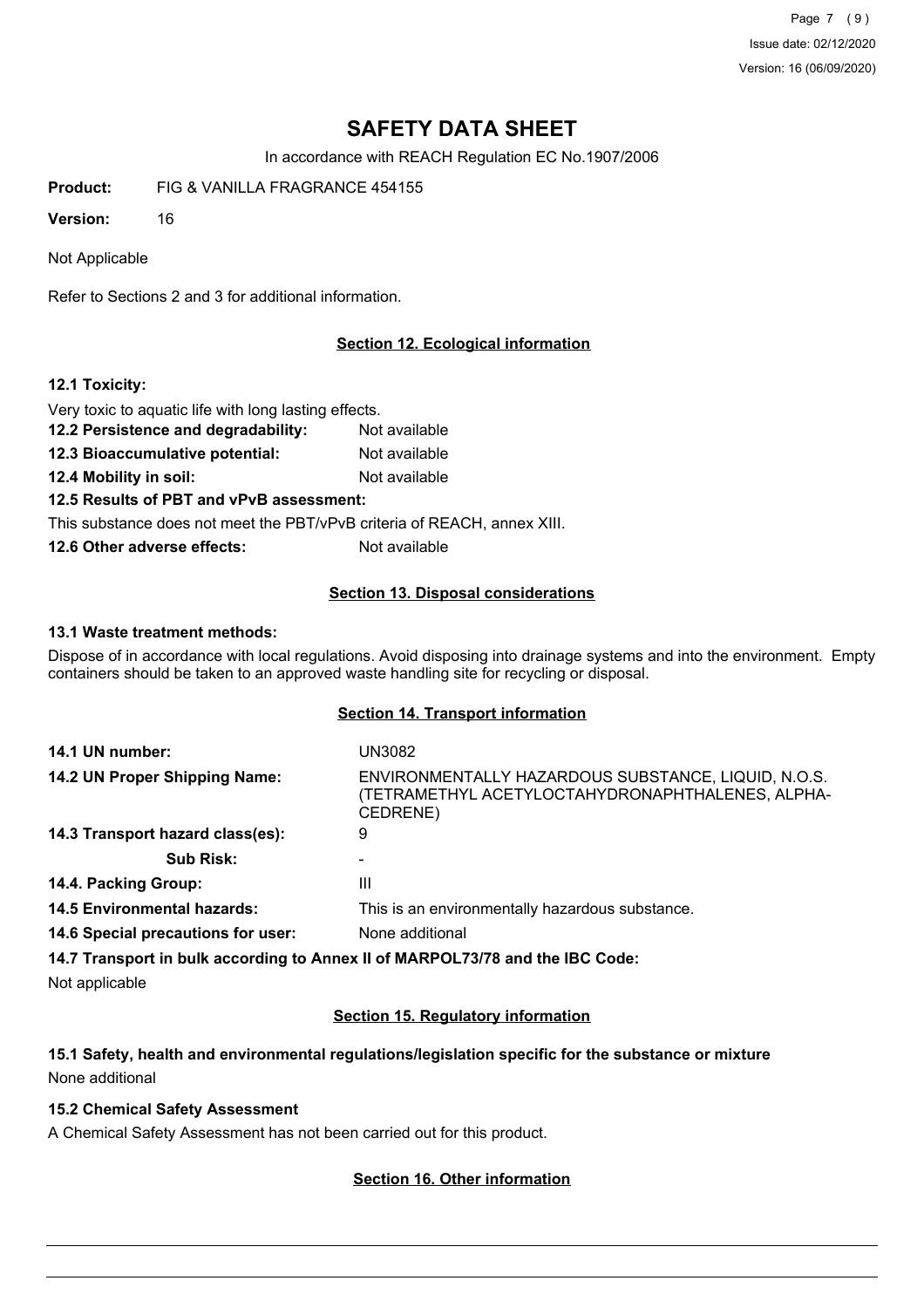In accordance with REACH Regulation EC No.1907/2006

**Product:** FIG & VANILLA FRAGRANCE 454155

**Version:** 16

**Concentration % Limits:** EH C1=76.07% EH C2=7.41% EH C3=0.73982445% EH C4=53.92% SCI 2=66.67% SS 1=4.69% **Total Fractional Values:** EH C1=1.31 EH C2=13.50 EH C3=135.17 EH C4=1.85 SCI 2=1.50 SS 1=21.30

## **Key to revisions:**

14.2. UN proper shipping name

## **Key to abbreviations:**

| Abbreviation     | <b>Meaning</b>                                                                                                                     |
|------------------|------------------------------------------------------------------------------------------------------------------------------------|
| AH 1             | Aspiration Hazard Category 1                                                                                                       |
| EDI <sub>2</sub> | Eye Damage / Irritation Category 2                                                                                                 |
| EH A1            | Hazardous to the Aquatic Environment - Acute Hazard Category 1                                                                     |
| EH C1            | Hazardous to the Aquatic Environment - Long-term Hazard Category 1                                                                 |
| EH C2            | Hazardous to the Aquatic Environment - Long-term Hazard Category 2                                                                 |
| EH C3            | Hazardous to the Aquatic Environment - Long-term Hazard Category 3                                                                 |
| EH C4            | Hazardous to the Aquatic Environment - Long-term Hazard Category 4                                                                 |
| H304             | May be fatal if swallowed and enters airways.                                                                                      |
| H315             | Causes skin irritation.                                                                                                            |
| H317             | May cause an allergic skin reaction.                                                                                               |
| H319             | Causes serious eye irritation.                                                                                                     |
| H410             | Very toxic to aquatic life with long lasting effects.                                                                              |
| H411             | Toxic to aquatic life with long lasting effects.                                                                                   |
| H412             | Harmful to aquatic life with long lasting effects.                                                                                 |
| H413             | May cause long lasting harmful effects to aquatic life.                                                                            |
| P261             | Avoid breathing vapour or dust.                                                                                                    |
| P264             | Wash hands and other contacted skin thoroughly after handling.                                                                     |
| P272             | Contaminated work clothing should not be allowed out of the workplace.                                                             |
| P273             | Avoid release to the environment.                                                                                                  |
| P280             | Wear protective gloves/eye protection/face protection.                                                                             |
| P301/310         | IF SWALLOWED: Immediately call a POISON CENTER or doctor/physician.                                                                |
| P302/352         | IF ON SKIN: Wash with plenty of soap and water.                                                                                    |
| P305/351/338     | IF IN EYES: Rinse cautiously with water for several minutes. Remove contact lenses, if present and easy to<br>do. Continue rinsing |
| P331             | Do not induce vomiting.                                                                                                            |
| P333/313         | If skin irritation or rash occurs: Get medical advice/attention.                                                                   |
| P337/313         | If eye irritation persists: Get medical advice/attention.                                                                          |
| P362             | Take off contaminated clothing and wash before reuse.                                                                              |
| P363             | Wash contaminated clothing before reuse.                                                                                           |
| P391             | Collect spillage.                                                                                                                  |
| P405             | Store locked up.                                                                                                                   |
| P501             | Dispose of contents/container to approved disposal site, in accordance with local regulations.                                     |
| ISCI 2           | Skin Corrosion / Irritation Category 2                                                                                             |